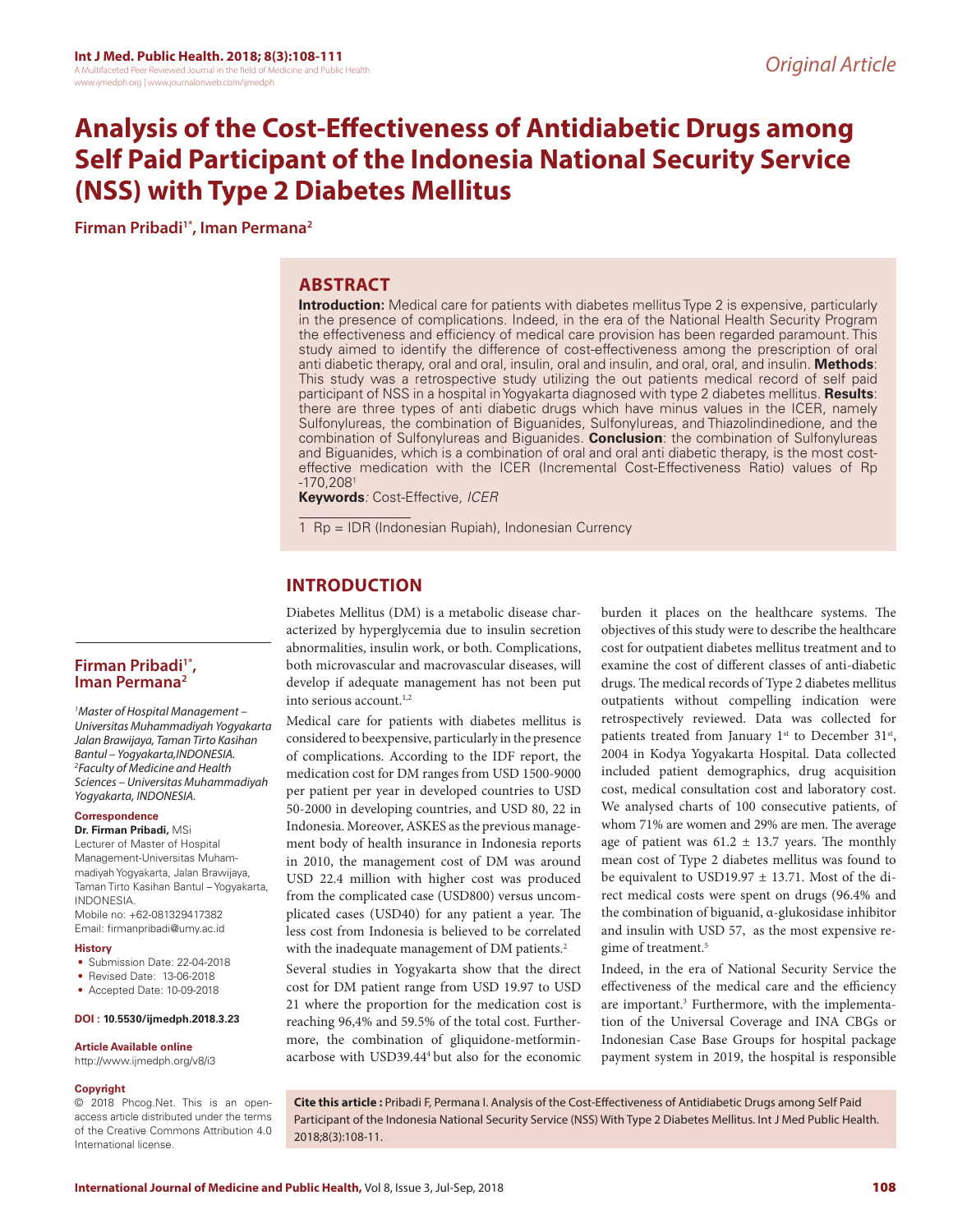to cover any extra expense produce from any service outside the payment package received. Furthermore, the consideration of cost-effectiveness often happens in countries where drug reimbursement is strictly regulated for both public and private sectors. It then leads to the concept of pharmaco-economics.

The concept of pharmaco-economics came from the core of economic principle: how to provide high quality products at the lowest possible cost in the presence of scarce resources and those often diminishing. Several studies have been conducted to analyze the cost-effectiveness of therapy in hypertension management<sup>6</sup> caused the drugtreatment cost represents a major issue in health economics. The aim of this study was to describe in patients characteristic when using antihypertensive drugs in polyclinic PMI hospital Bogor, determine in the most cost effective drugs for blood pressure reduced output and asses the influence of hypertensive in treatments to quality of life, analyzed the relationship between cost effectiveness and quality of life. In this research conducted a cross-sectional descriptive study. Analytical study was Cost Effectiveness inAnalysis (CEA).<sup>7</sup> Other studies have been done in analyzing typhoid and post appendectomy treatment.<sup>8,9</sup> A study was conducted to determine the difference between using insulin therapy and the combination of insulin and metformin therapy in terms of the cost-effectiveness and the effectiveness of the therapies among patients with type 2 diabetes mellitus. From the ACER (Average Cost-Effectiveness Ratio) values, it can be seen that the combination of insulin and metformin therapy was the most cost-effective.<sup>10</sup> Other study has also conducted to determine the cost-effectiveness of oral anti-diabetic medication among patients with type 2 diabetes mellitus. The study has found that from the ACER (Average Cost-Effectiveness Ratio) and ICER (Incremental Cost-Effectiveness Ratio) values, the lowest ones were the Biguanides group. Thus, oral anti-diabetic medication was cost-effective.<sup>11</sup> Therefore, to gain more data on cost-effectiveness in type 2 diabetes therapy in Yogyakarta settings, it is regarded essential to conduct a study.

## **MATERIALS AND METHODS**

This study was a non-experimental with a retrospective descriptive design, conducted using the hospital billing records and medical records to discover the cost effectiveness of anti-diabetic treatment. The location of study was a university hospital in Yogyakarta, Indonesia.

The population of the study was established from the outpatient medical record of self-paid participant of the National Security Service program and we use total sampling that all patient data that meet the criteria will be taken as a sample. Total number of samples collected were 102 samples for the period of research starting from January 1-December 31, 2015. The criteria inclusion for the sample was type 2 DM patients with or without complication who were treated with oral and/ or insulin at least for one month, and NSS self-paid member. The study was excluding any sample without a complete medical records and/or cost billing, and any patient with TB, HIV and cancer. Of the 102 samples, only 56 people consisting of 26 males and 30 women were meeting the inclusion criteria. Data analysis was conducted utilizing the medical records analysis to discover the treatment effectiveness according to several targets, such as: blood sugar level, direct medication cost which composed from cost of registration, consultation, oral anti-diabetic treatment, complications and laboratory.

The level of fasting blood glucose and 2 hours post prandial was established according to the *Pharmacotherapy Handbook, Seven edition.*12 The study was not utilizing the HbA1c result due to the unavailability of the data. At time of the study, the measurement was not covered within the NSS program and only selected cases of DM patients were able to get measured based on individual opinion of the treating specialist.

*Incremental Cost-Effectiveness Ratio* (ICER) was utilized to analyze the cost effectiveness for each patient every month. ICER defined by the difference in cost between two medication regimes divided by the difference in their efficacy. To calculate the ICER, ΔC was generated from the difference between the average of medication cost of A and the average of medication of B. While, ΔE was from the difference of efficacy of medication A and B. The ICER was considered as good if the rate was low. Thus, the more effective the medication, the less expensive the medication cost.

# **RESULTS**

Table 1 below shows the grouping of patients by sex, age, diagnosis, and complications. The age row is used to identify the age range where the cases of type 2 diabetes mellitus occur, and the diagnose row will be used to see the number of complications that occur. As for the complications row, it shows the types of complications.

The cost-effectiveness analysis was determined by comparing the cost spent by an individual with the success of anti-diabetic drugs in reaching the desired target of blood sugar levels.

Table 2 above shows that drugs from the combination of Insulin and α-glucosidase inhibitor and the class of Thiazolidinediones are highly effective in lowering blood sugar levels with the effectiveness reaching 100%. The second effective class is Sulfonylureas having the level of effectiveness of 66.7%. The next with high effectiveness in the third place is the combination of Sulfonylureas and Biguanides. However, if the number of patients being successfully treated put into account, the type 2 diabetes mellitus patients are mostly treated using Biguanides, Sulfonylureas, and the combination of both drugs. Thus, it can be said that the use of these drugs is quite effective to lower blood sugar levels.

**Table 1: The Grouping of Patients Based on Age**

| rapic in the drouping of Futionts based on Age<br><b>Description</b> |                                            | <b>Number</b>           | Percentage |
|----------------------------------------------------------------------|--------------------------------------------|-------------------------|------------|
| Sex                                                                  | Male                                       | 26                      | 47%        |
|                                                                      | Female                                     | 30                      | 53%        |
| Age                                                                  | 15-24 Years Old                            | $\mathbf{1}$            | 2%         |
|                                                                      | 25-44 Years Old                            | 6                       | 11%        |
|                                                                      | 45-64 Years Old                            | 41                      | 73%        |
|                                                                      | 65+ Years Old                              | 8                       | 14%        |
| Diagnose                                                             | type 2 DM without any<br>complications     | 26                      | 46%        |
|                                                                      | type 2 DM with 1<br>complication           | 20                      | 36%        |
|                                                                      | type 2 DM with more than 1<br>complication | 10                      | 18%        |
| Complications                                                        | Vertigo                                    | $\mathbf{1}$            | 3%         |
|                                                                      | Arthritis                                  | $\overline{2}$          | 7%         |
|                                                                      | Myalgia                                    | $\mathbf{1}$            | 3%         |
|                                                                      | Dyspepsia                                  | 3                       | 10%        |
|                                                                      | Hypertension                               | 11                      | 37%        |
|                                                                      | Ischialgia                                 | $\mathbf{1}$            | 3%         |
|                                                                      | <b>ISK</b>                                 | $\mathbf{1}$            | 3%         |
|                                                                      | Congestive Heart Failure<br>(CHF)          | $\overline{4}$          | 13%        |
|                                                                      | Dyslipidemia + Hypertension                | $\overline{2}$          | 7%         |
|                                                                      | Hypertension + CHF                         | $\mathbf{1}$            | 3%         |
|                                                                      | Hypertension + Dyspepsia                   | $\overline{\mathbf{3}}$ | 10%        |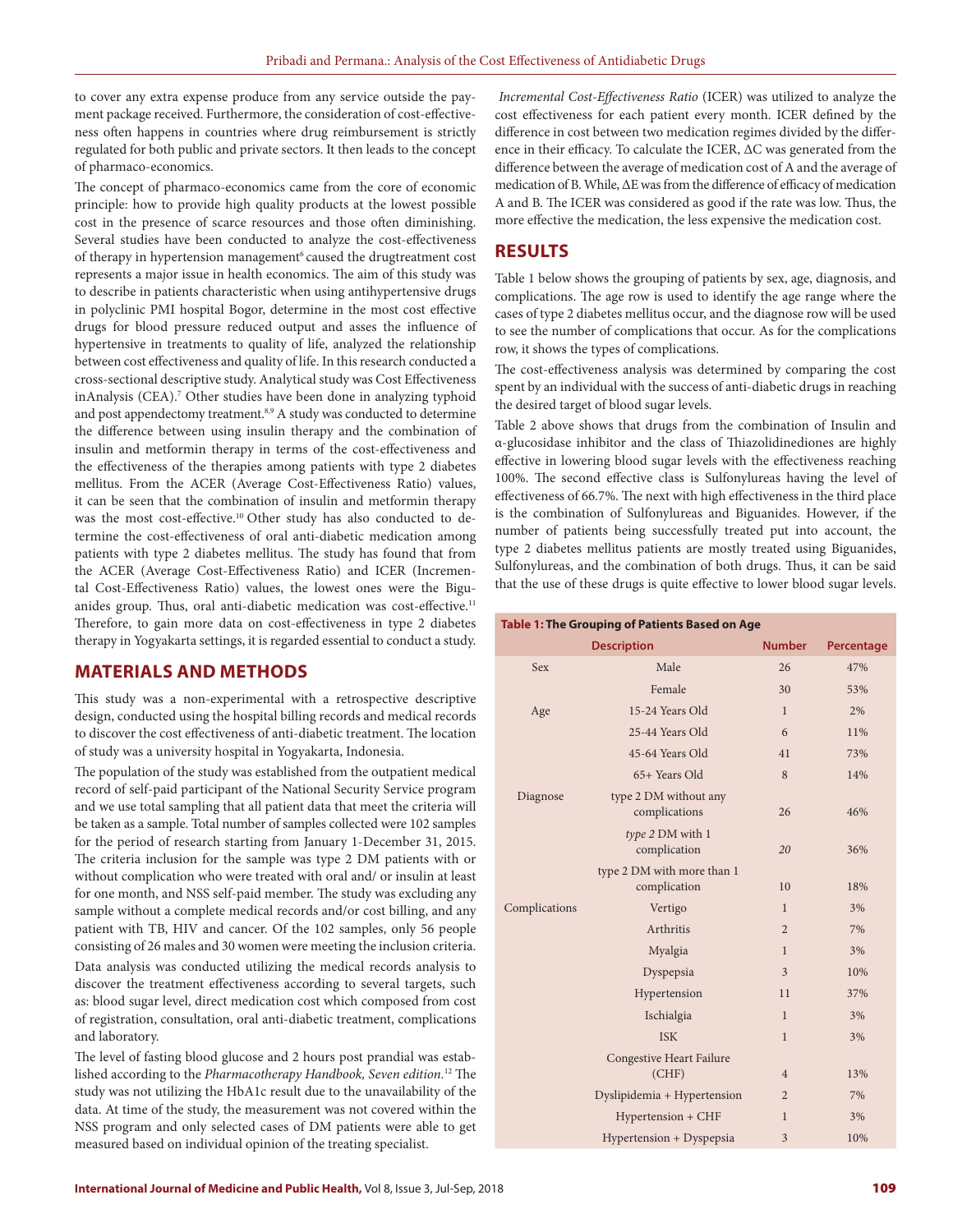| Table 2: The Effectiveness of Anti-diabetic Drugs               |                                                                  |                                                      |                             |  |  |  |  |  |
|-----------------------------------------------------------------|------------------------------------------------------------------|------------------------------------------------------|-----------------------------|--|--|--|--|--|
| <b>Antidiabetic Drugs</b>                                       | <b>Blood</b><br><b>Sugar</b><br>Levels<br>Reaching<br>the Target | <b>Total N</b><br>of Blood<br>Glucose<br><b>Test</b> | <b>Effectiveness</b><br>(%) |  |  |  |  |  |
| Sulfonylureas                                                   | $\overline{2}$                                                   | 3                                                    | 66.7                        |  |  |  |  |  |
| Sulfonylureas + Biguanides                                      | 5                                                                | 12                                                   | 62.5                        |  |  |  |  |  |
| Sulfonylureas<br>+Thiazolidinediones                            | $\mathbf{1}$                                                     | $\overline{2}$                                       | 50                          |  |  |  |  |  |
| Sulfonylureas $+ \alpha$ -glucosidase<br>inhibitor + Biguanides | 1                                                                | $\overline{2}$                                       | 50                          |  |  |  |  |  |
| Biguanides                                                      | $\overline{2}$                                                   | $\overline{4}$                                       | 50                          |  |  |  |  |  |
| Biguanides + Sulfonylureas +<br>Thiazolidinediones              | 3                                                                | 5                                                    | 60                          |  |  |  |  |  |
| Thiazolidinediones                                              | $\mathbf{1}$                                                     | $\mathbf{1}$                                         | 100                         |  |  |  |  |  |
| Insulin                                                         | 3                                                                | 6                                                    | 50                          |  |  |  |  |  |
| Insulin + Biguanides                                            | 5                                                                | 9                                                    | 55.5                        |  |  |  |  |  |
| Insulin + Sulfonylureas +<br>Biguanides                         | $\Omega$                                                         | $\overline{2}$                                       | $\Omega$                    |  |  |  |  |  |
| Insulin $+ \alpha$ -glucosidase inhibitor                       | 2                                                                | $\overline{2}$                                       | 100                         |  |  |  |  |  |
|                                                                 |                                                                  |                                                      |                             |  |  |  |  |  |

Blood glucose test in this study was a random blood glucose test because the hospital only did the blood glucose test at that moment.

Cost-effectiveness is an analysis on cost-effectiveness seen from the point of view of the hospital. The effectiveness is measured from patients' blood sugar compared to the desired target. The desired target of blood sugar levels are: fasting blood sugar of ≤ 126 mg/dL, two-hour postprandial (GD2JPP) of  $\leq 140$  mg/dL, or random blood sugar of  $\leq 200$  mg/dL.<sup>12</sup> The cost-effectiveness is measured using the ICER calculation as the criteria<sup>7</sup>.

From table 3 above, it can be seen that the ΔC was the result of the difference between average medication A and B, Where as ΔE was from efficacy between madication A adn B. The ICER was generated by dividing ΔC with ΔE. Indeed, the lesser the ICER of the medication regime. It is considered to be more effective and efficient. So there are three types of anti-diabetic drugs which have minus in the ICER values, namely Sulfonylureas having the ICER values of Rp -4,857, the combination of Biguanides, Sulfonylureas, and Thiazolindinedione having the ICER values of Rp-69,368 and the combination of Sulfonylureas and Biguanides having the ICER values of Rp -170,208. The negative values refer to the most effective rate. From this table, then, it can be concluded that the most cost-effective anti-diabetic drugs are the combination of Sulphonylureas and Biguanides with the ICER values of Rp -170,208.

### **Table 3: Effectiveness Based on ICER**

| INIE J. EIIECUVENESS DUSEU VII IEEN                         |                  |                             |            |              |                |  |  |  |
|-------------------------------------------------------------|------------------|-----------------------------|------------|--------------|----------------|--|--|--|
| <b>Anti-diabetic Drugs</b>                                  | Average Cost (%) | <b>Effectiveness</b><br>(%) | ΔC         | DE.          | <b>ICER</b>    |  |  |  |
| Sulfonylureas                                               | 27,000           | 66.7                        | (20, 400)  | 4.2          | $-4,857$       |  |  |  |
| Sulfonylurea + Biguanides                                   | 47,400           | 62.5                        | (425,520)  | 2.5          | $-170,208$     |  |  |  |
| Sulfonylureas +Thiazolidinediones                           | 385,800          | 50                          | (919, 550) | $\mathbf{0}$ | $\mathbf{0}$   |  |  |  |
| Sulfonylurea + $\alpha$ -glucosidase Inhibitor + Biguanides | 238,100          | 50                          | (147,700)  | $\mathbf{0}$ | $\mathbf{0}$   |  |  |  |
| <b>Biguanides</b>                                           | 14,300           | 50                          | (212,900)  | $\mathbf{0}$ | $\mathbf{0}$   |  |  |  |
| Biguanides + Sulfonylureas + Thiazolidinediones             | 472,920          | 60                          | (312, 158) | 4.5          | $-69,368$      |  |  |  |
| Thiazolidinediones                                          | 227,200          | 50                          | (10,900)   | $\mathbf{0}$ | $\overline{0}$ |  |  |  |
| Insulin                                                     | 1,305,350        | 50                          | 392,800    | 50           | 7,856          |  |  |  |
| $Insulin + Biguanides$                                      | 785,078          | 55.5                        | 770,778    | 5.5          | 140,141        |  |  |  |
| Insulin + Sulfonylureas + Biguanides                        | 912,550          | $\mathbf{0}$                | 912,550    | $\mathbf{0}$ | $\overline{0}$ |  |  |  |
| Insulin + $\alpha$ -glucosidase inhibitor                   | 1,210,450        | 100                         | 1,183,450  | 33.3         | 35,539         |  |  |  |

## **CONCLUSION**

The combination of Sulfonylureas and Bigunaides is the most frequently used drugs in anti-diabetic medication and the most cost-effective therapy with the lowest ICER values of – (minus) Rp 170,208. Despite the significance results, the study also found that the absence of factors as diet and physical activity could serve as the limitation from this study. Those factors are considered essential in maintaining blood glucose level. This limitation was occurred due to the unavailability of data from the hospital. Further study should consider collaborating those data, as well as other factors related to the blood glucose level, to generate a more realistic and accurate results.

## **CONFLICT OF INTEREST**

The authors declare no conflict of interest.

## **ACKNOWLEDGEMENT**

We would like to convey our gratitude to the School of Master of Hospital Management, Universitas Muhammadiyah Yogyakarta for the research grant.

## **REFERENCES**

- 1. American Diabetes Association (ADA) Standards of Medical Care in Diabetes -2010. Diabetes Care - Supplemen 1 2010;Vol 33.
- 2. Soewondo P. Harapan Baru Penyandang Diabetes Mellitus pada Era Jaminan Kesehatan Nasional 2014. EJournal Kedokteran Indonesia 2014.
- 3. Soewondo P, Ferrario A, Tahapary DL. Challenges in diabetes management in Indonesia: a literature review. Globalization and Health 2013;9(1):63.
- 4. Andayani TM, Imaningsih I. Cost Analysis of Anti-diabetic Drugs for Diabetes Mellitus Outpatient in Kodya Yogyakarta Hospital. n.d.:5.
- 5. aInnidonesia Mt. Analisis biaya terapi Diabetes mellitus di Rumah Sakit Dr. Sardjito Yogyakarta 2006:6.
- 6. Erni R, Retnosari A, Liana A. Analisis Penggunaan Obat Antihipertensi di Poliklinik